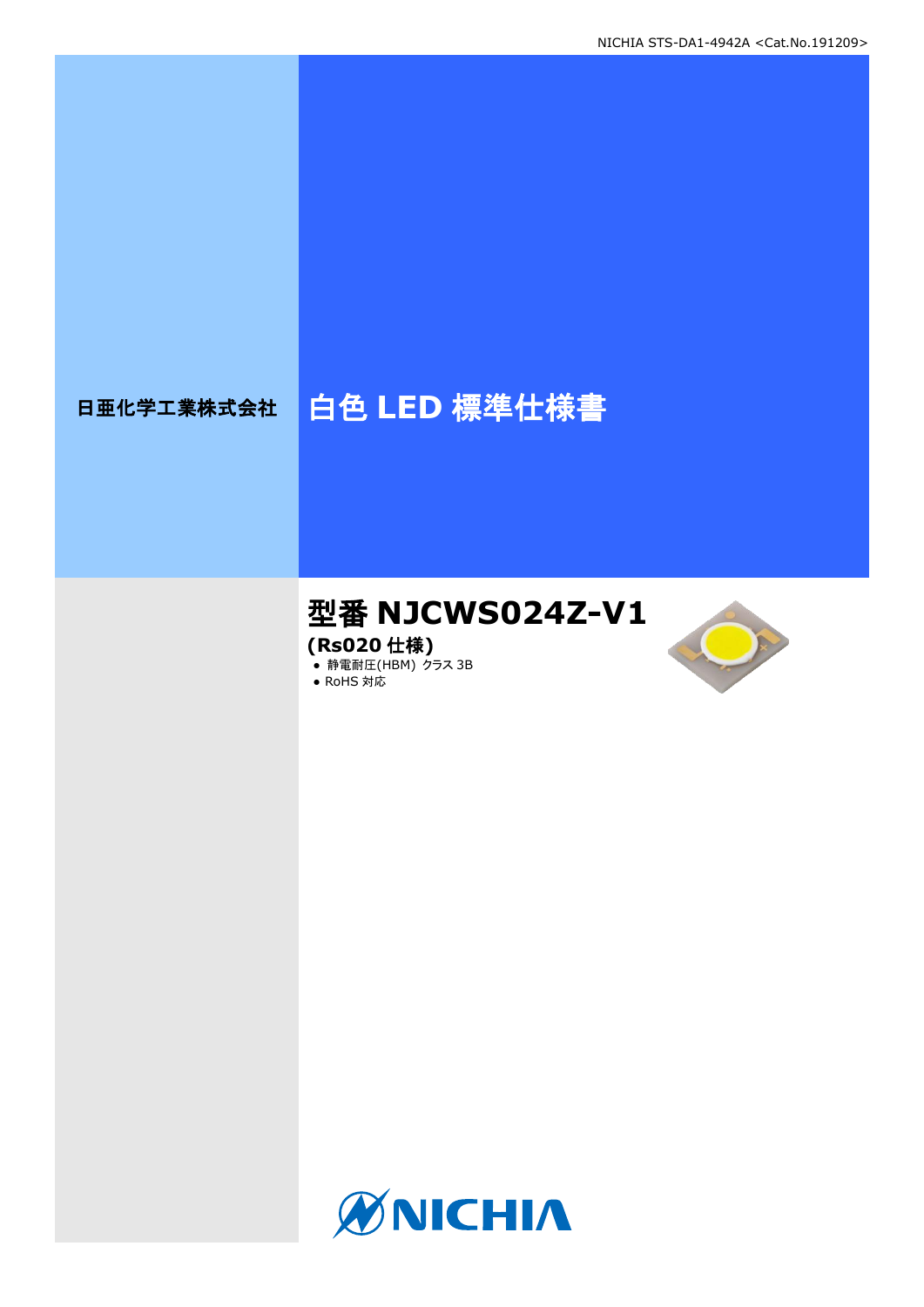### 規格

### (1) 絶対最大定格

| 項目        | 記号               | 最大定格           | 単位 |
|-----------|------------------|----------------|----|
| 順電流       | $I_F$            | 1280           | mA |
| パルス順電流    | $I_{\text{FP}}$  | 1920           | mA |
| 静電耐圧(HBM) | <b>VESD</b>      | 8              | kV |
| 逆方向許容電流   | $I_R$            | 85             | mA |
| 許容損失      | $P_D$            | 49.2           | W  |
| 動作温度      | $T_{\text{opr}}$ | $-40 \sim 105$ | °C |
| 保存温度      | $T_{\rm stq}$    | $-40 \sim 100$ | °C |
| ジャンクション温度 |                  | 150            | °C |

\* TJ=25°C での値です。

\* IFP条件は、パルス幅 10ms 以下、デューティー比は 10%以下です。

\* IF、IFPは、ディレーティング特性を参照してください。

\* 静電耐圧(HBM)は ANSI/ESDA/JEDEC JS-001 のクラス 3B です。

 $*$ 動作温度はケース温度(Tc)での値です。

#### (2) 特性

|           | 項目         | 記号             | 条件             | 標準     | 最大                       | 単位                       |
|-----------|------------|----------------|----------------|--------|--------------------------|--------------------------|
| 順電圧       |            | VF             | $I_F = 500$ mA | 36.0   | $\overline{\phantom{a}}$ |                          |
| Rs020 ランク | 光束(色度座標1)  | $\Phi_{\rm v}$ | $I_F = 500$ mA | 1030   |                          | Im                       |
|           | X          |                | $I_F = 500mA$  | 0.3882 | -                        |                          |
| 色度座標 1    |            |                | $I_F = 500mA$  | 0.3329 | -                        | $\overline{\phantom{a}}$ |
| Rs020 ランク | 光束(色度座標 2) | $\Phi_{v}$     | $I_F = 500$ mA | 1290   | $\overline{\phantom{a}}$ | Im                       |
|           | X          |                | $I_F = 500mA$  | 0.3360 | $\overline{\phantom{a}}$ |                          |
| 色度座標 2    |            |                | $I_F = 500$ mA | 0.3335 |                          |                          |
| 熱抵抗       |            | $R_{\theta$ JC |                | 0.85   | 1.05                     | °C/W                     |

\* TJ=25°C での値です。パルス駆動により測定しています。

\* 光学特性は、CIE 127:2007 に準拠した値です。

\* 色度座標は、CIE 1931 色度図に基づくものとします。

\* 熱抵抗 RθJCは、JESD51-1 に準拠した Dynamic 法により測定しています。

 $*$  熱抵抗  $R_{\theta JC}$ は、ダイスから Tc 測定ポイントまでの熱抵抗を表します。

\* 熱抵抗 RθJCは放熱グリスを用いた際の熱抵抗値です。放熱シートを用いた場合、熱抵抗値は顕著に大きくなる可能性があります。

\* 熱抵抗に関する詳細は注意事項(6)熱の発生を参照ください。

**COB** の取り扱い、密着、放熱などの一連のアプリケーションノートは弊社ホームページ「**LED** テクニカルデータ」をご確認ください。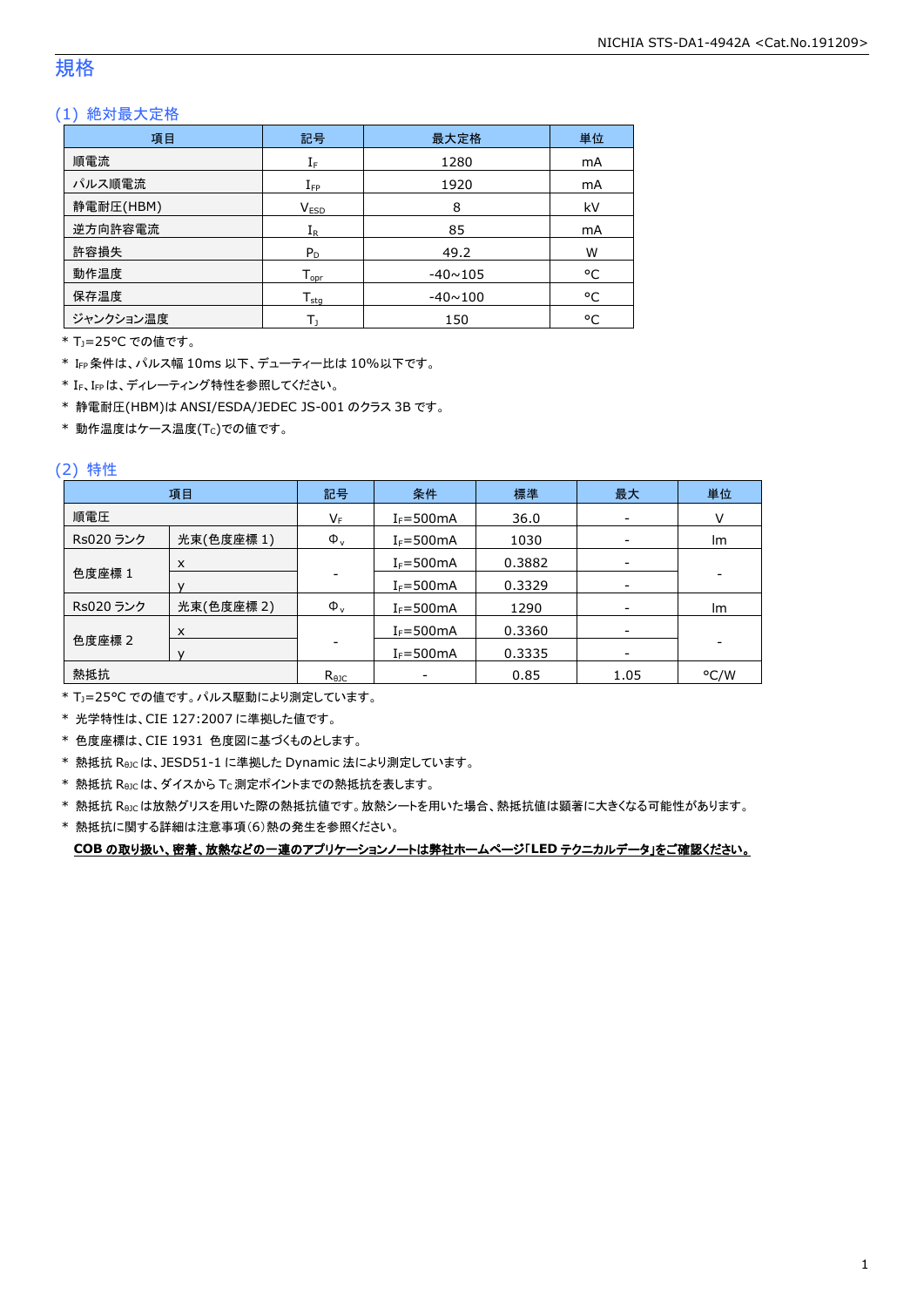# ランク分け

| 項目  | ランク                      | 条件            | 最小   | 最大   | 単位 |
|-----|--------------------------|---------------|------|------|----|
| 順電圧 | $\overline{\phantom{0}}$ | $I_F = 500mA$ | 33.3 | 38.5 |    |
|     | Q0116                    |               | 1160 | 1420 |    |
| 光束  | O0092                    | $I_F = 500mA$ | 920  | 1140 | Im |
| 演色性 | $R_{a}$<br><b>Rs020</b>  | $I_F = 500mA$ | ۰    | -    | -  |

色度範囲 $(I_f = 500$ mA)

色度座標は中央値より MacAdam 楕円 3 ステップ範囲内となります。

|            |                            | ランク    | ランク    |
|------------|----------------------------|--------|--------|
|            |                            | sm353q | smc53  |
| 色温度値(単位:K) | $\mathsf{T}_{\mathsf{CP}}$ | 3500   | 5300   |
|            | x                          | 0.3882 | 0.3360 |
| 色度座標中央値    |                            | 0.3329 | 0.3335 |

\* T<sub>J</sub>=25°C での値です。パルス駆動により測定しています。

\* 順電圧は±0.35V の公差があります。

\* 光束は±5%の公差があります。

\* 色度は±0.003 の公差があります。

\* 1 注文単位に対して上記のランクを納入します。又、その納入比率は問わないものとします。

#### 色度,演色性-光束ランク対応表

| 色度ランク  | 演色性ランク | 光東ランク |
|--------|--------|-------|
| sm353q | Rs020  | O0092 |
| smc53  | Rs020  | 00116 |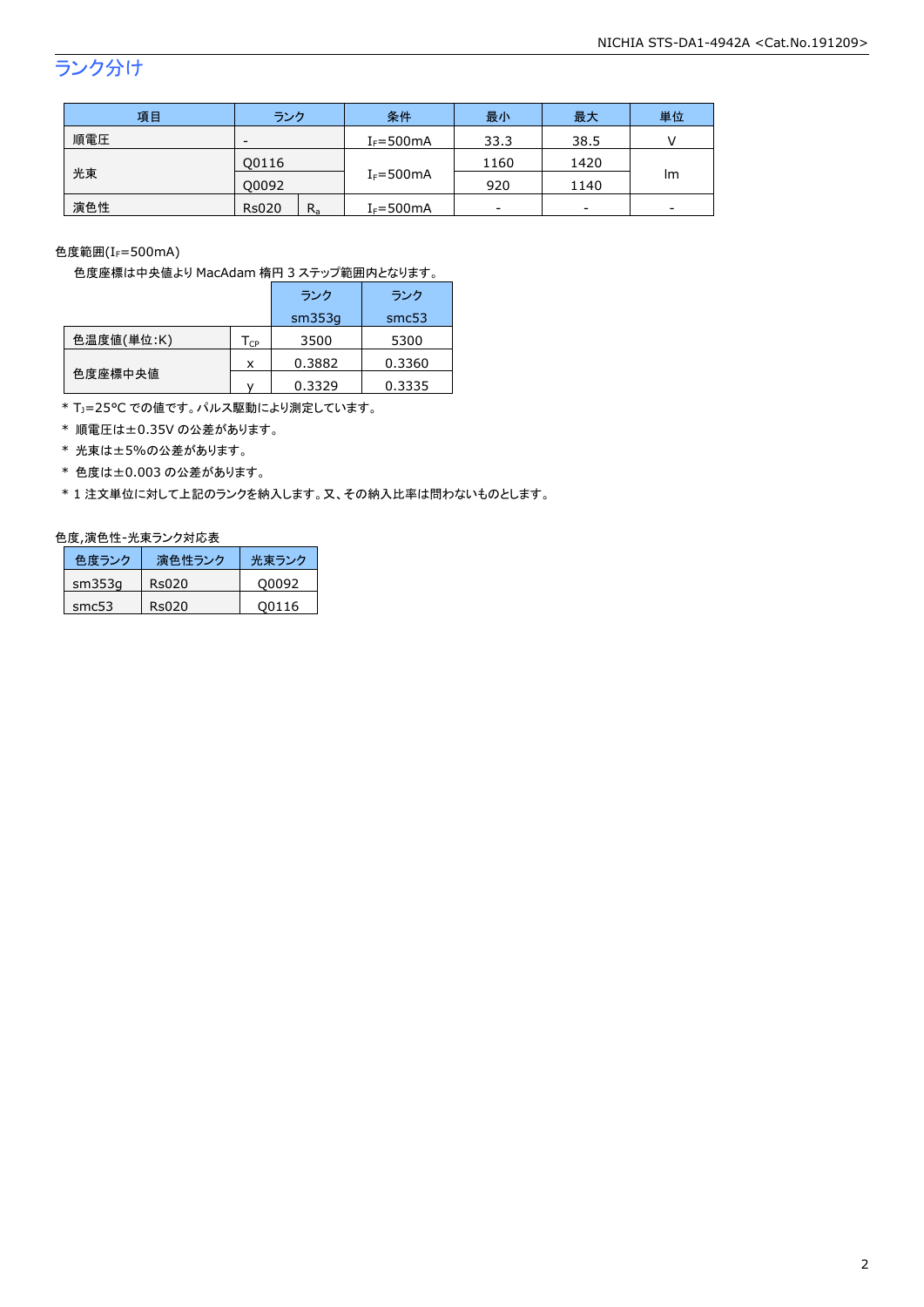色度図

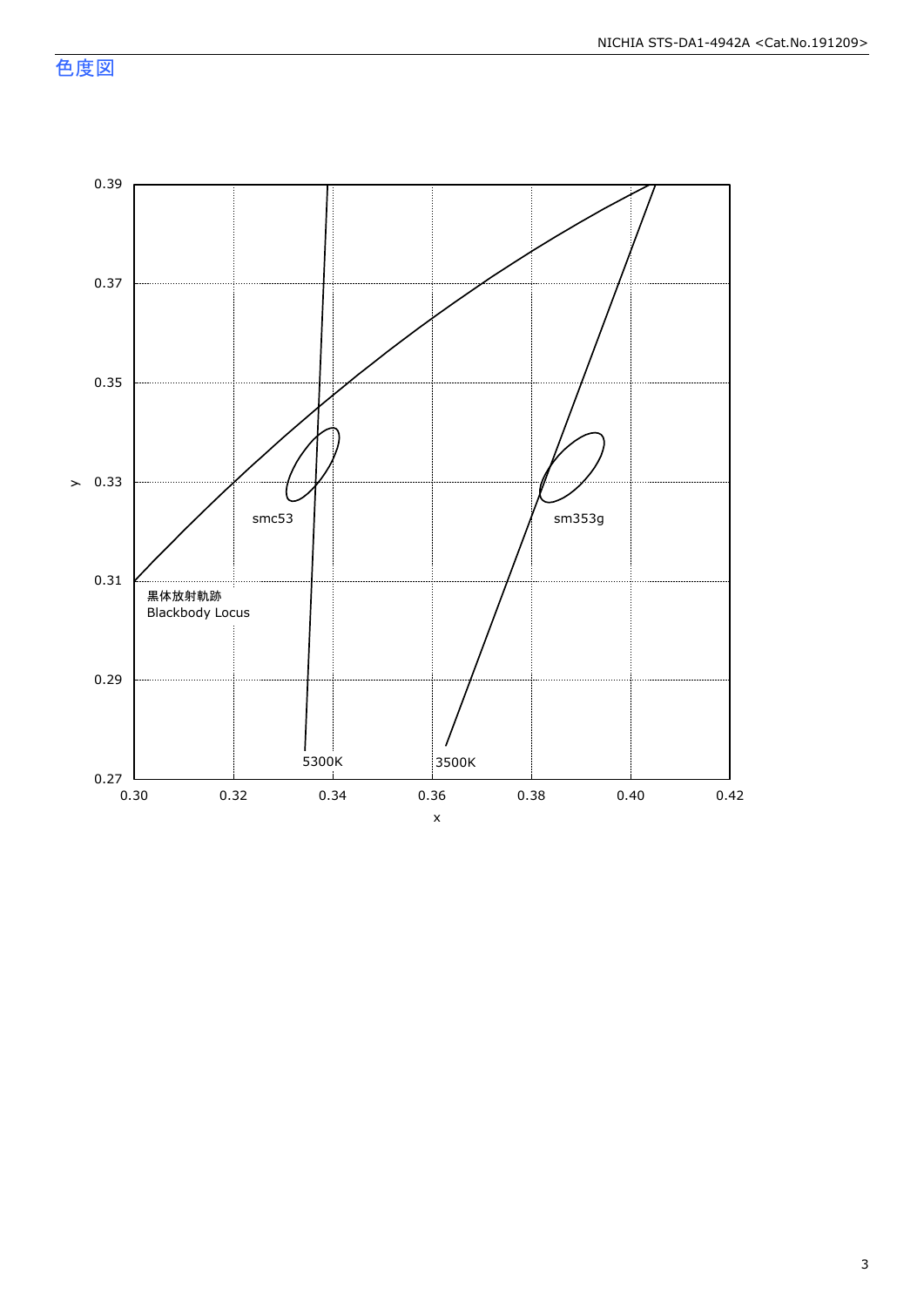### 外形寸法

(単位 Unit: mm) This product complies with RoHS Directive. \* 本製品はRoHS指令に適合しております。 (単位 Unit: mm, 公差 Tolerance: ±0.3) STS-DA7-11935A NJCWS024Z-V1 The dimension(s) in parentheses are for reference purposes. \* 括弧で囲まれた寸法は参考値です。 No. Part No.







| 項目 Item                                           | 内容 Description                                                           |
|---------------------------------------------------|--------------------------------------------------------------------------|
| パッケージ材質<br>Package Materials                      | セラミックス<br>Ceramics                                                       |
| 封止樹脂材質<br><b>Encapsulating Resin</b><br>Materials | シリコーン樹脂<br>(拡散剤+蛍光体入り)<br>Silicone Resin<br>(with diffuser and phosphor) |
| 電極材質<br><b>Electrodes Materials</b>               | 金メッキ<br>Au-plated                                                        |
| 質量<br>Weight                                      | 0.66q(TYP)                                                               |



4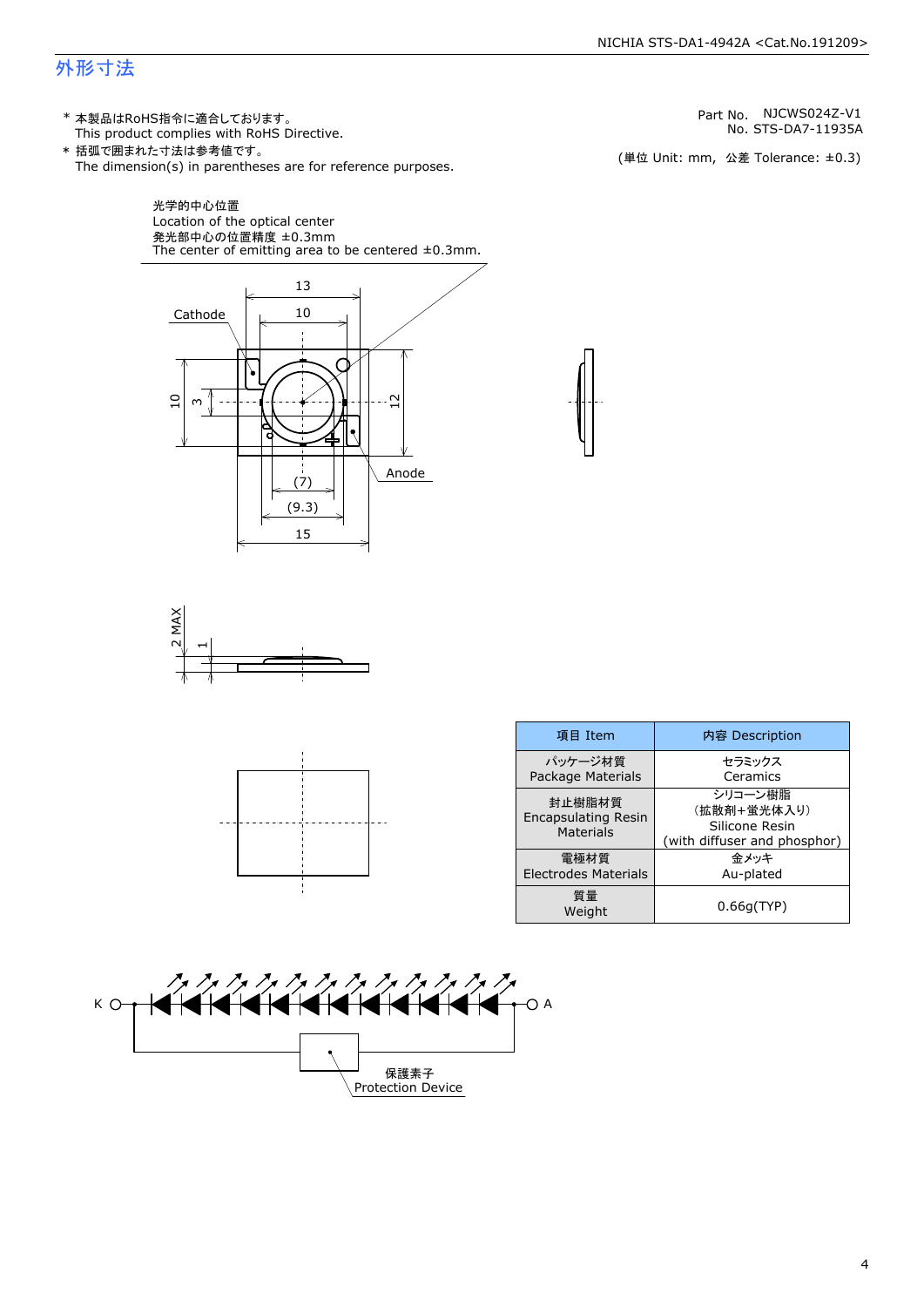# はんだ付け

### ● 手はんだ推奨条件

| →"烏庫」 | 380°C 以下 |
|-------|----------|
| .間    | 5 秒以内    |

\* 手はんだは 1 回までとして下さい。

- \* 本製品は、封止材料及び封止樹脂枠材料にシリコーン樹脂を用いているため、上面の封止部が柔らかく、力が加わると傷、欠け、剥がれ、製品の変形、 断線や信頼性に影響を及ぼす恐れがあります。封止部及び封止樹脂枠に圧力を加えないで下さい。
- \* 基本的にはんだの取り付け後の修正は行わないで下さい。やむをえず修正する場合は、事前に修正による特性の劣化のなきことを確認の上行って下さ い。
- \* はんだ付け時、加熱された状態で LED にストレスを加えないで下さい。
- \* 実装機を使用する場合は、本製品にあった吸着ノズルを選定下さい。発光面サイズより小径のノズルを使用しますと発光面を傷つけると共に LED が不灯 に至る可能性があります。
- \* フラックスを使用する場合はノンハロゲンタイプを推奨します。また LED に直接フラックスがかかるような工程設計は行わないで下さい。
- \* 端子電極にリード線をはんだ付けする際及びはんだ付け後は、リード線にテンションを加えないようにしてください。端子電極の破壊もしくは端子電極の密 着強度が低下する恐れがあります。
- \* 端子電極にリード線のはんだ付けを行う場合は、使用はんだやリード被覆線の種類によってその含有成分により、端子電極の密着強度が低下する場合 がありますので、事前に実際に使用する部材にてご確認をお願いします。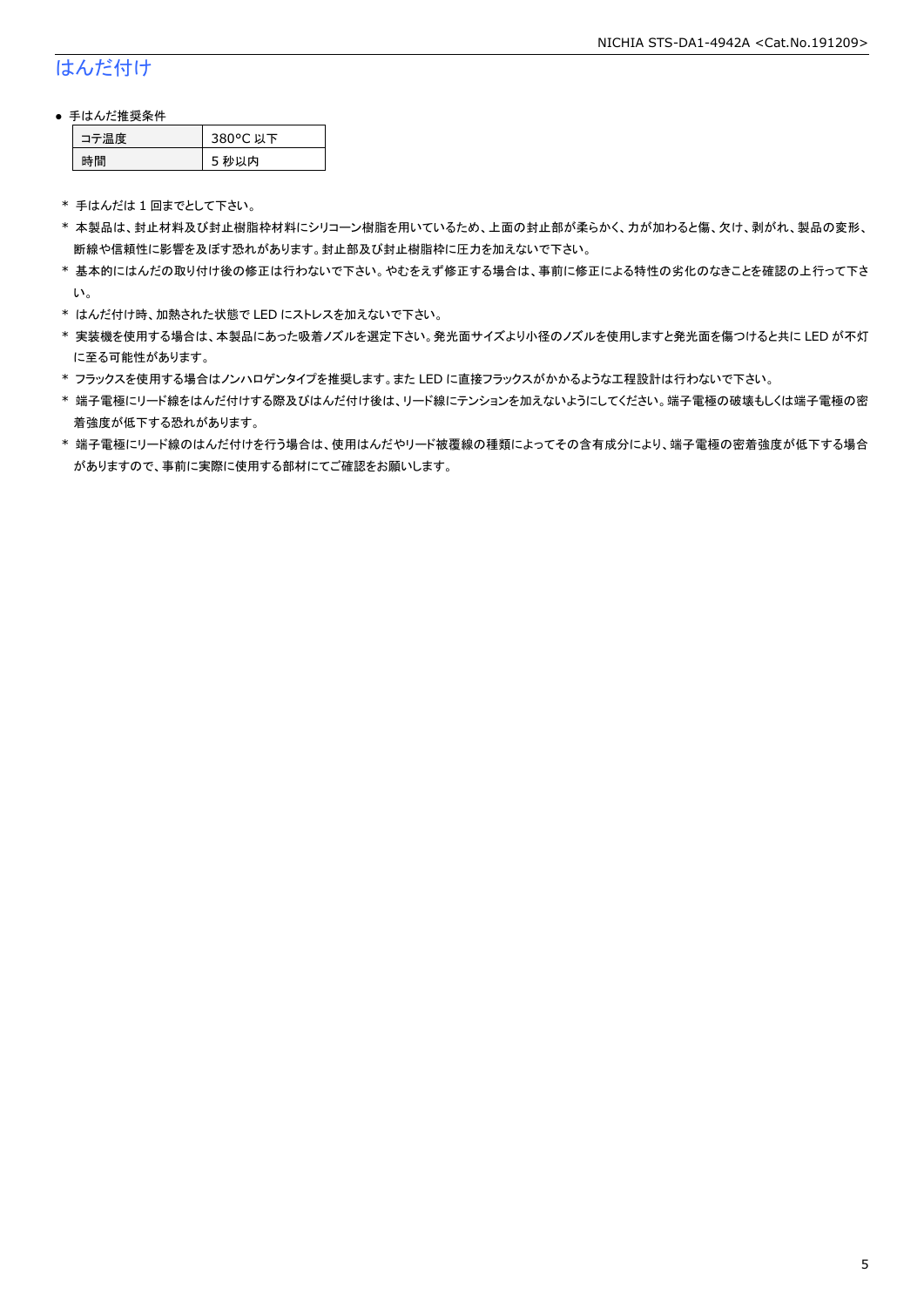# 梱包用トレイ

\* 数量は1トレイにつき 80個入りです。<br>Tray Size: 80pcs

\* 数量は1トレイにつき 80個入りです。<br>Tray Size: 80pcs<br>\* 寸法は参考です。<br>All dimensions shown are for reference only and are not guaranteed. \* づ法は参考です。 (単位 Unit: mm)

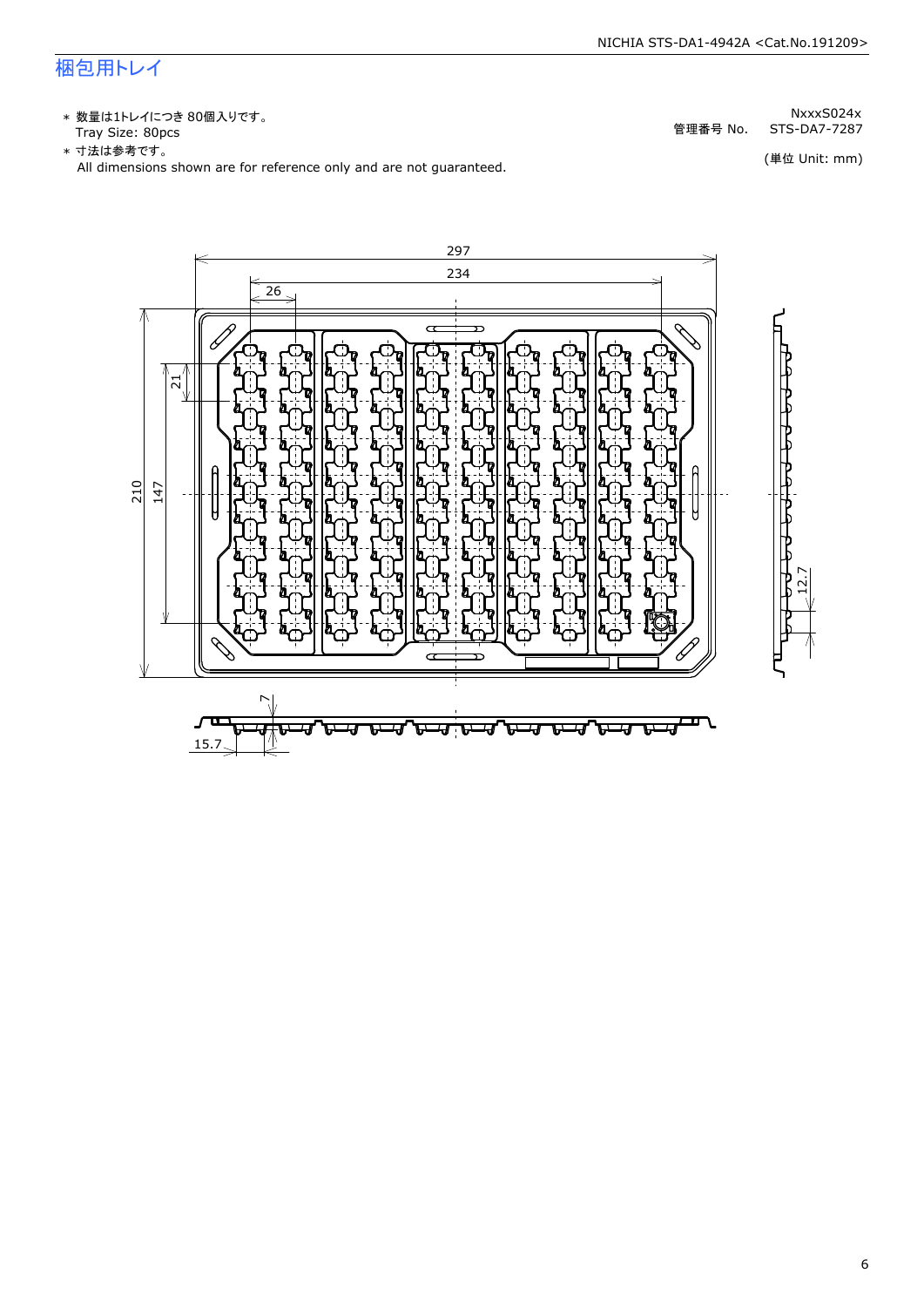### 梱包仕様

Trays are shipped with desiccants in heat-sealed moisture-proof bags. シリカゲルとともにトレイをアルミ防湿袋に入れ、熱シールにより封をします。 Part No. Nxxxxxxx<br>STS-DA7-5106D



No.<br>Label ラベル ØNICHIA  $\mathbf{r}$ XXXX LED<br>
Nxxxxxxx<br>
\*\*\*\*\*\*\*<br>
YMxxx-RRR<br>
PCS<br>
FoHS NART NO.: NXXXXXXX<br>\*\*\*\*\*\*\*<br>LOT: YMxxxx-RRR<br>QTY.: PCS PART NOTS<br>NECHA CORPORATION 491 OKA, KAMINAKA, ANAN, TOKUSHIMA, ARAN, PORT

Moisture-proof bags are packed in cardboard boxes with corrugated partitions. アルミ防湿袋を並べて入れ、ダンボールで仕切ります。





\* \*\*\*\*\*\*\* is the customer part number.<br>If not provided, it will not be indicated on the label.<br>客先型名が設定されていない場合は空白です。

- \* For details, see "LOT NUMBERING CODE"<br>in this document.<br>ロット表記方法についてはロット番号の項を<br>参照して下さい。
- \* Products shipped on trays are packed in a moisture-proof bag.<br>They are shipped in cardboard boxes to protect them from external forces during transportation.<br>本製品はトレイに入れたのち、輸送の衝撃から保護するためダンボールで梱包します。<br>\* Do not drop or exp 本製品はトレイに入れたのち、輸送の衝撃から保護するためダンボールで梱包します。
- Do not drop or expose the box to external forces as it may damage the products. 取り扱いに際して、落下させたり、強い衝撃を与えたりしますと、製品を損傷させる原因になりますので注意して下さい。 \*
- Do not expose to water. The box is not water-resistant. ダンボールには防水加工がされておりませんので、梱包箱が水に濡れないよう注意して下さい。 \*
- \* 輸送、運搬に際して弊社よりの梱包状態あるいは同等の梱包を行って下さい。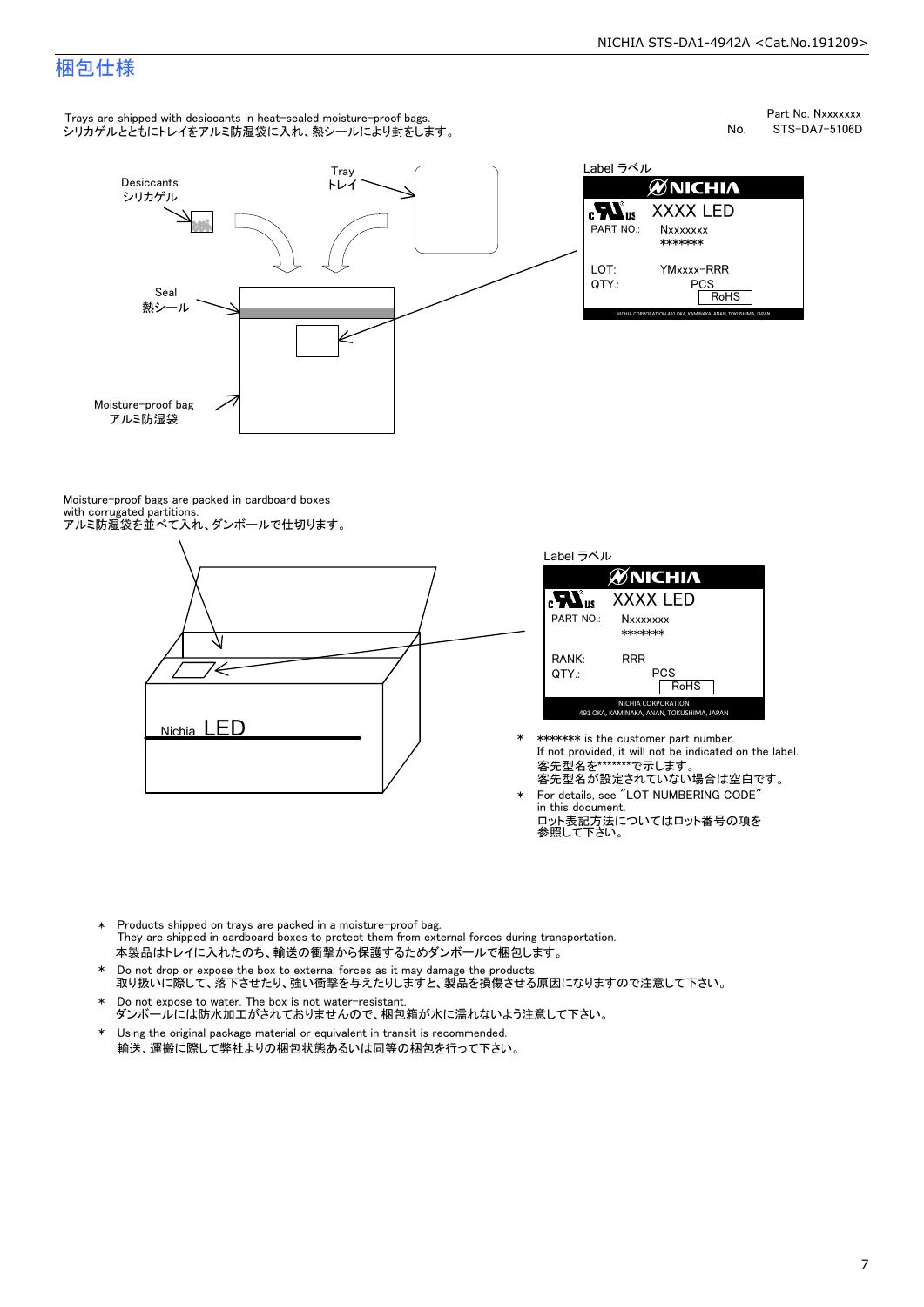# ロット番号

ロット番号は以下のように英数字で表記します。

- YMxxxx RRR
- Y 製造年

| 年    |   |  |  |  |
|------|---|--|--|--|
| 2018 | T |  |  |  |
| 2019 |   |  |  |  |
| 2020 | Κ |  |  |  |
| 2021 |   |  |  |  |
| 2022 | М |  |  |  |
| 2023 |   |  |  |  |

#### M - 製造月

| 月 | м | 月  | М |
|---|---|----|---|
|   |   |    |   |
|   |   | 8  | 8 |
|   |   | 9  | q |
|   |   | 10 | A |
|   |   |    | F |
| 6 | F | 12 |   |

xxxx-当社管理番号

RRR-色度ランク、光束ランク、演色性ランク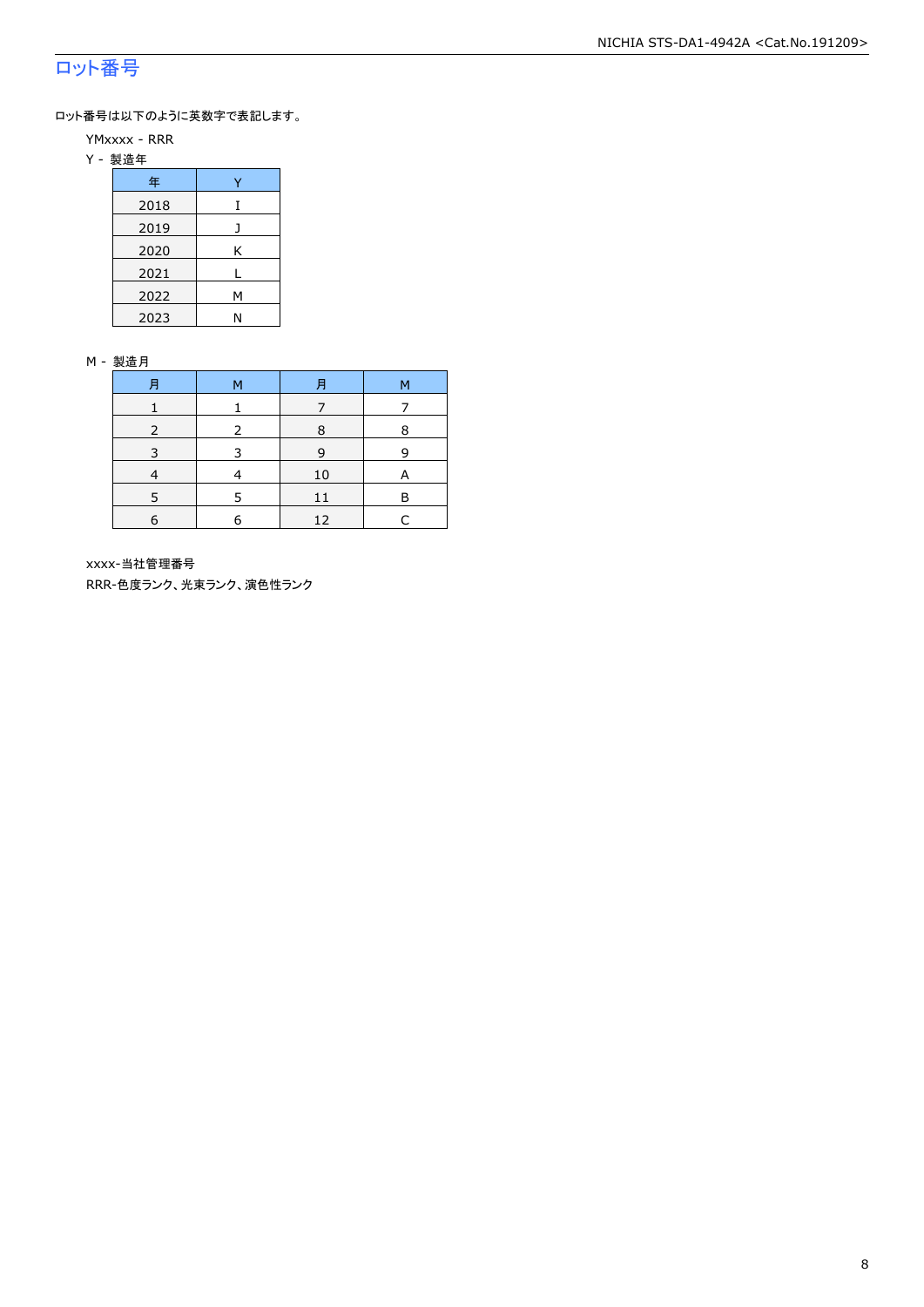ディレーティング特性

NJCWS024Z-V1 管理番号 No. STS-DA7-11936A

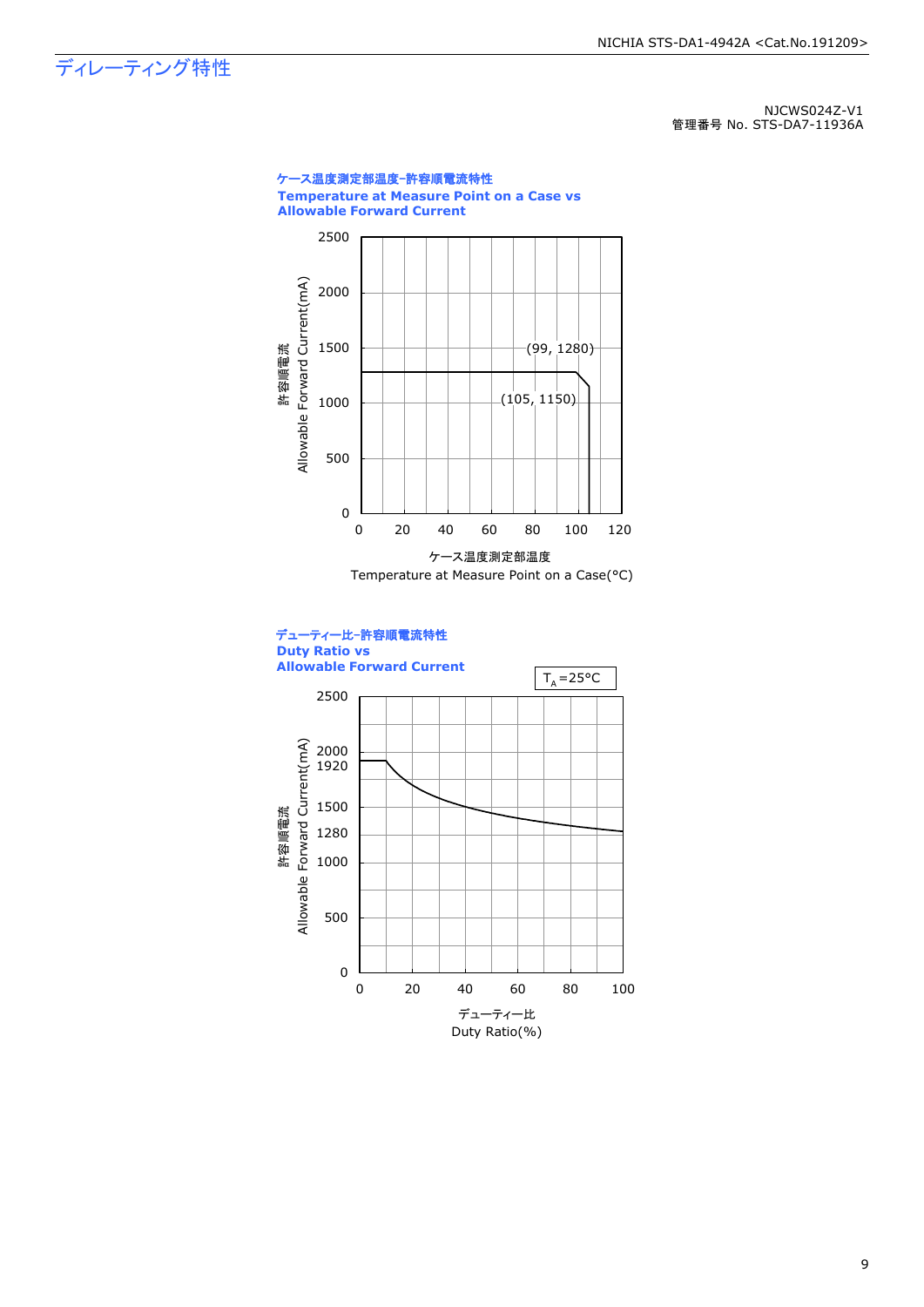#### NICHIA STS-DA1-4942A <Cat.No.191209>

# 光学特性

### \* 本特性は参考です。

All characteristics shown are for reference only and are not guaranteed.

NJCWS024Z-V1 管理番号 No. STS-DA7-12363

 $\;\ast\;$  パルス駆動により測定しています。<br>The following graphs show the characteristics measured in pulse mode.



指向特性 **Directivity** 



\* 本特性はRs020仕様に対応しています。

The graphs above show the characteristics for Rs020 LEDs of this product.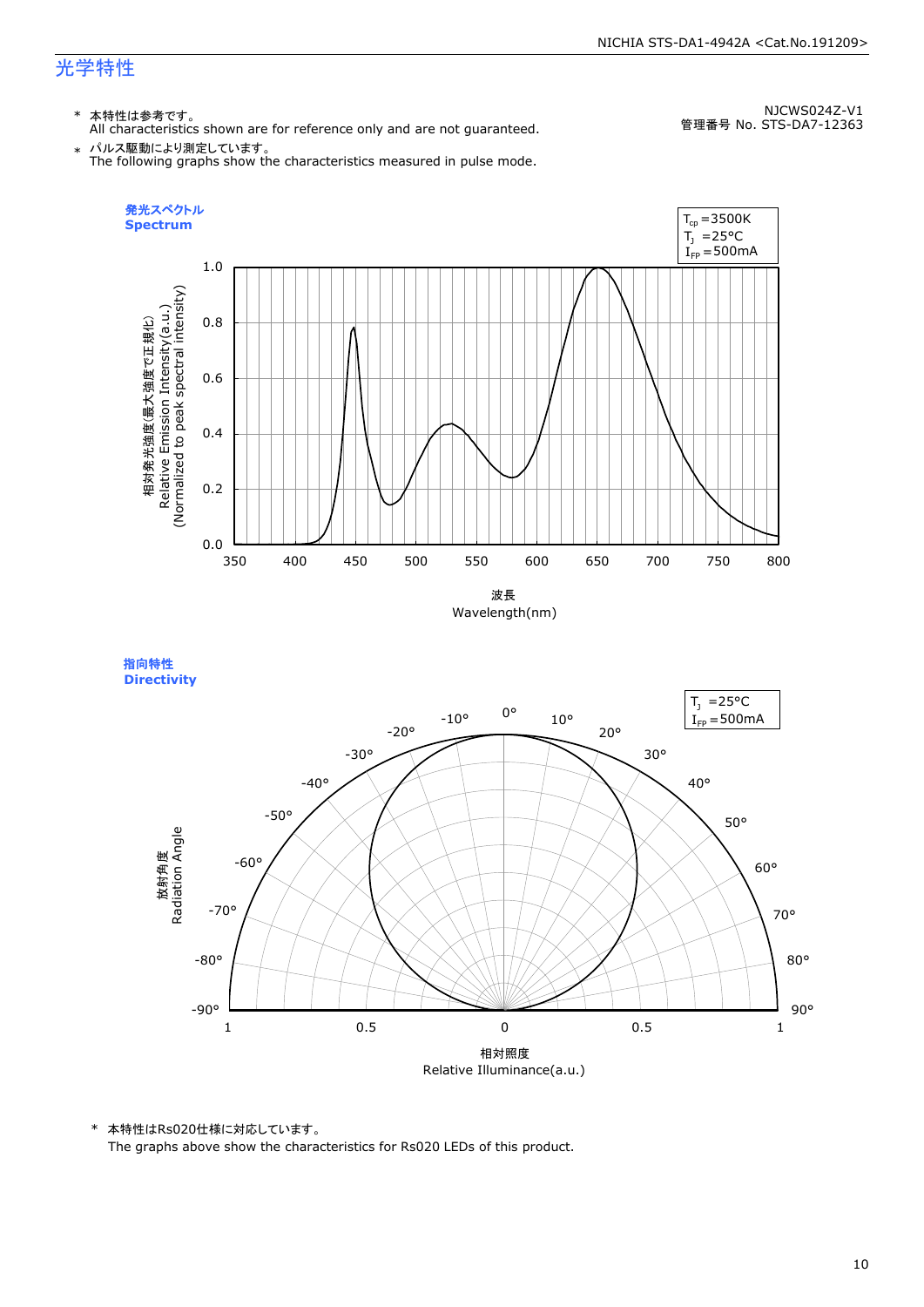#### NICHIA STS-DA1-4942A <Cat.No.191209>

# 光学特性

### \* 本特性は参考です。

All characteristics shown are for reference only and are not guaranteed.

NJCWS024Z-V1 管理番号 No. STS-DA7-12364

 $\;\ast\;$  パルス駆動により測定しています。<br>The following graphs show the characteristics measured in pulse mode.



指向特性 **Directivity** 



\* 本特性はRs020仕様に対応しています。

The graphs above show the characteristics for Rs020 LEDs of this product.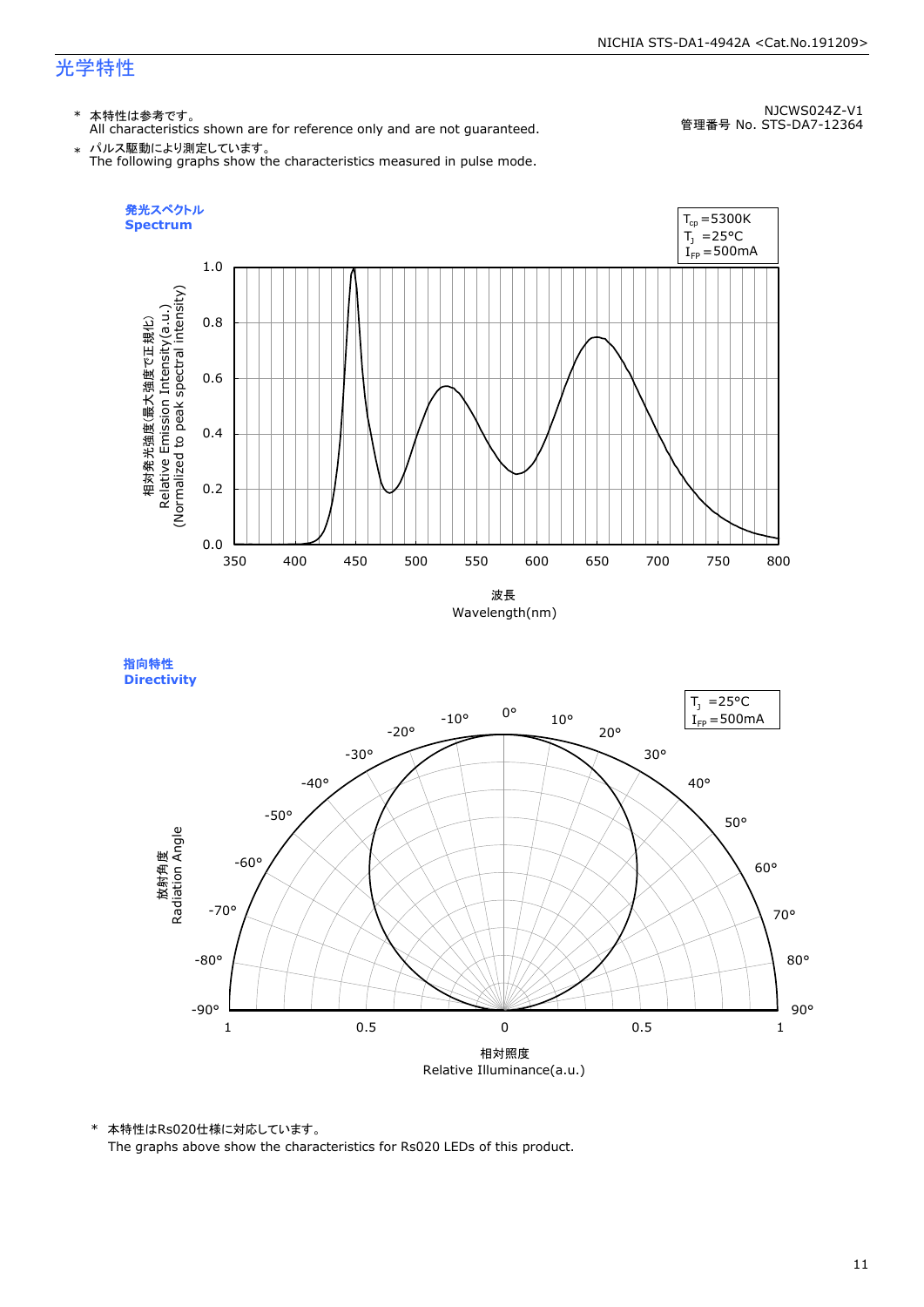\* 本特性は参考です。

All characteristics shown are for reference only and are not guaranteed. \* パルス駆動により測定しています。

The following graphs show the characteristics measured in pulse mode.

NICHIA STS-DA1-4942A <Cat.No.191209>

NJCWS024Z-V1

管理番号 No. STS-DA7-12365



\* 本特性は色度ランクsm35xg(ランク座標範囲内の特別ランクを含む)、Rs020仕様に対応しています。 The graphs above show the characteristics for sm35xg, Rs020 LEDs, including sub-bins, of this product.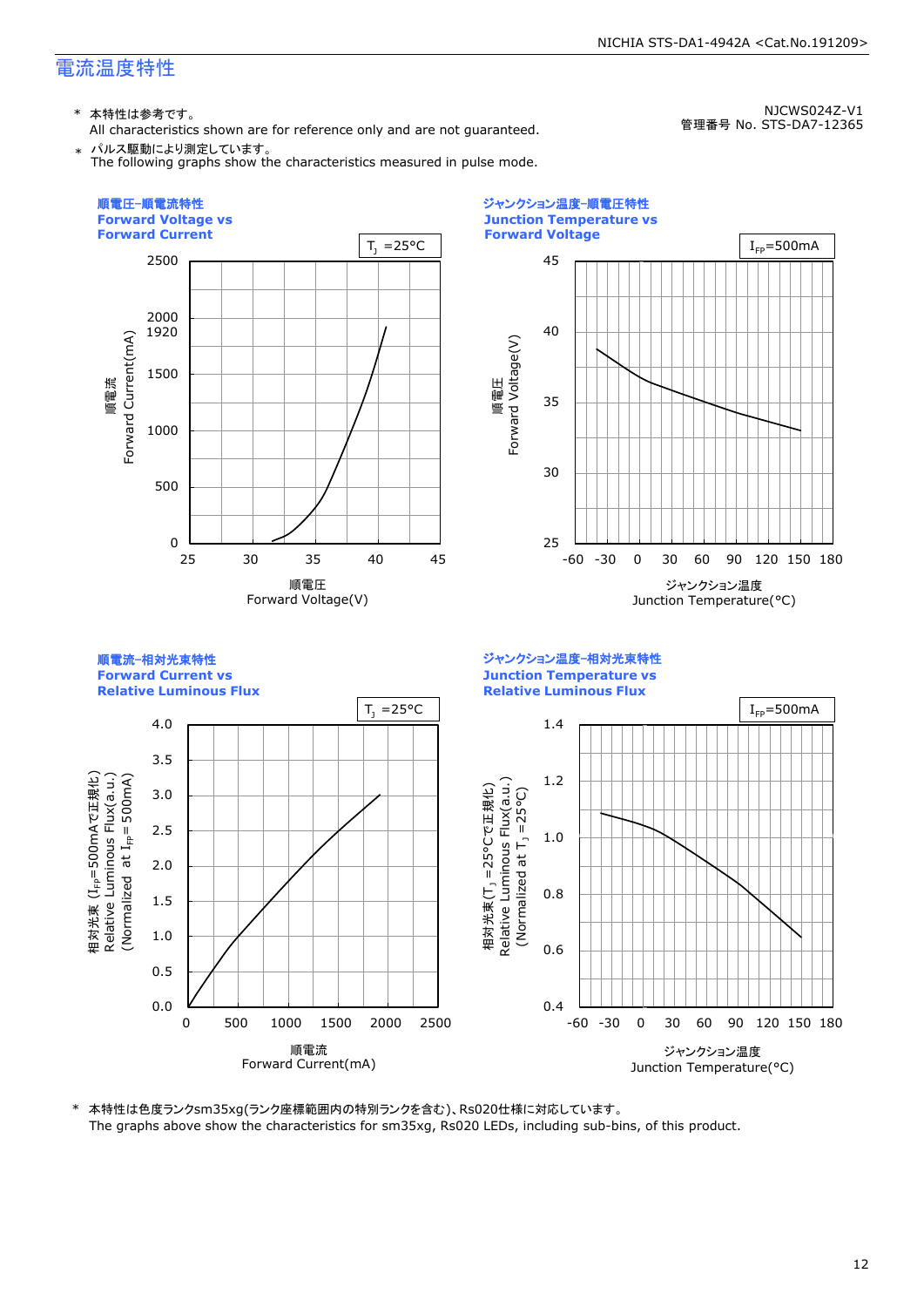\* 本特性は参考です。

All characteristics shown are for reference only and are not guaranteed. \* パルス駆動により測定しています。

The following graphs show the characteristics measured in pulse mode.

NICHIA STS-DA1-4942A <Cat.No.191209>

```
NJCWS024Z-V1
```
管理番号 No. STS-DA7-12366



\* 本特性は色度ランクsmc5x(ランク座標範囲内の特別ランクを含む)、Rs020仕様に対応しています。 The graphs above show the characteristics for smc5x, Rs020 LEDs, including sub-bins, of this product.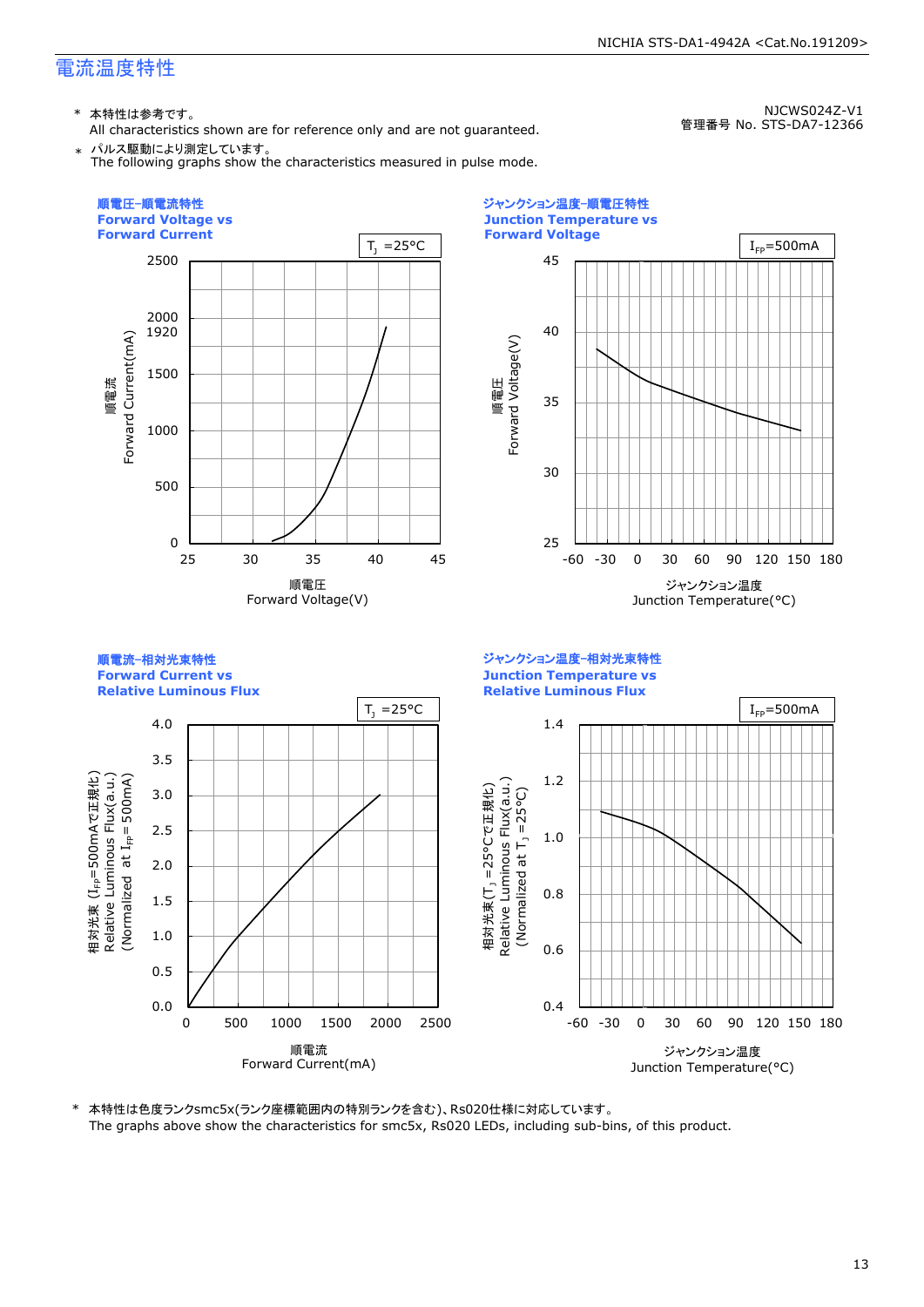- \* All characteristics shown are for reference only and are not guaranteed. 本特性は参考です。
- \* Ine following graphs show th<br>、パルス駆動により測定しています。 The following graphs show the characteristics measured in pulse mode.

Part No. NJCWS024Z-V1 No. STS-DA7-12367A





\* The graphs above show the characteristics for Rs020 LEDs of this product. 本特性は演色性ランクRs020に対応しています。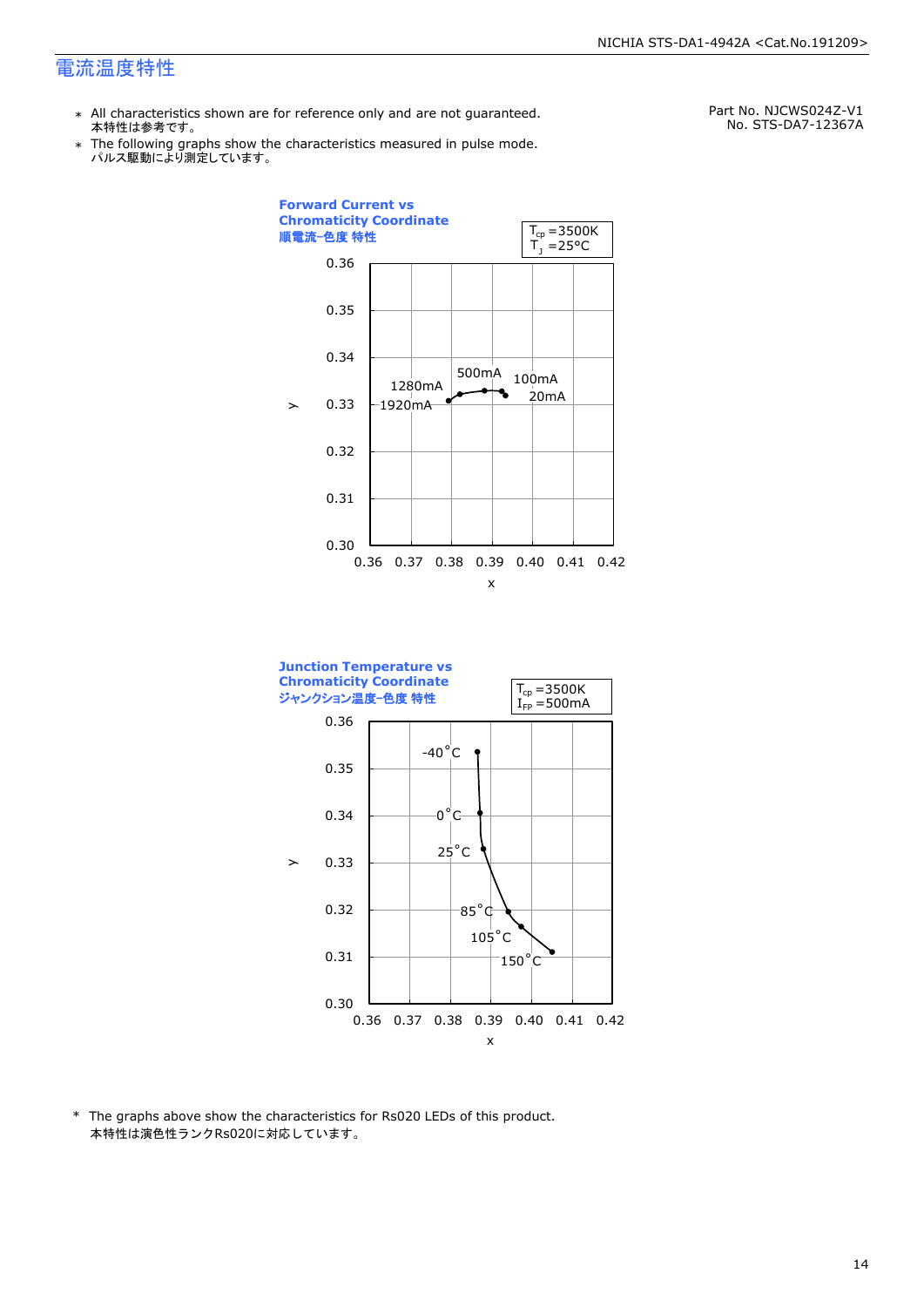- \* All characteristics shown are for reference only and are not guaranteed. 本特性は参考です。
- \* Ine following graphs show th<br>、パルス駆動により測定しています。 The following graphs show the characteristics measured in pulse mode.

Part No. NJCWS024Z-V1 No. STS-DA7-12368A





\* The graphs above show the characteristics for Rs020 LEDs of this product. 本特性は演色性ランクRs020に対応しています。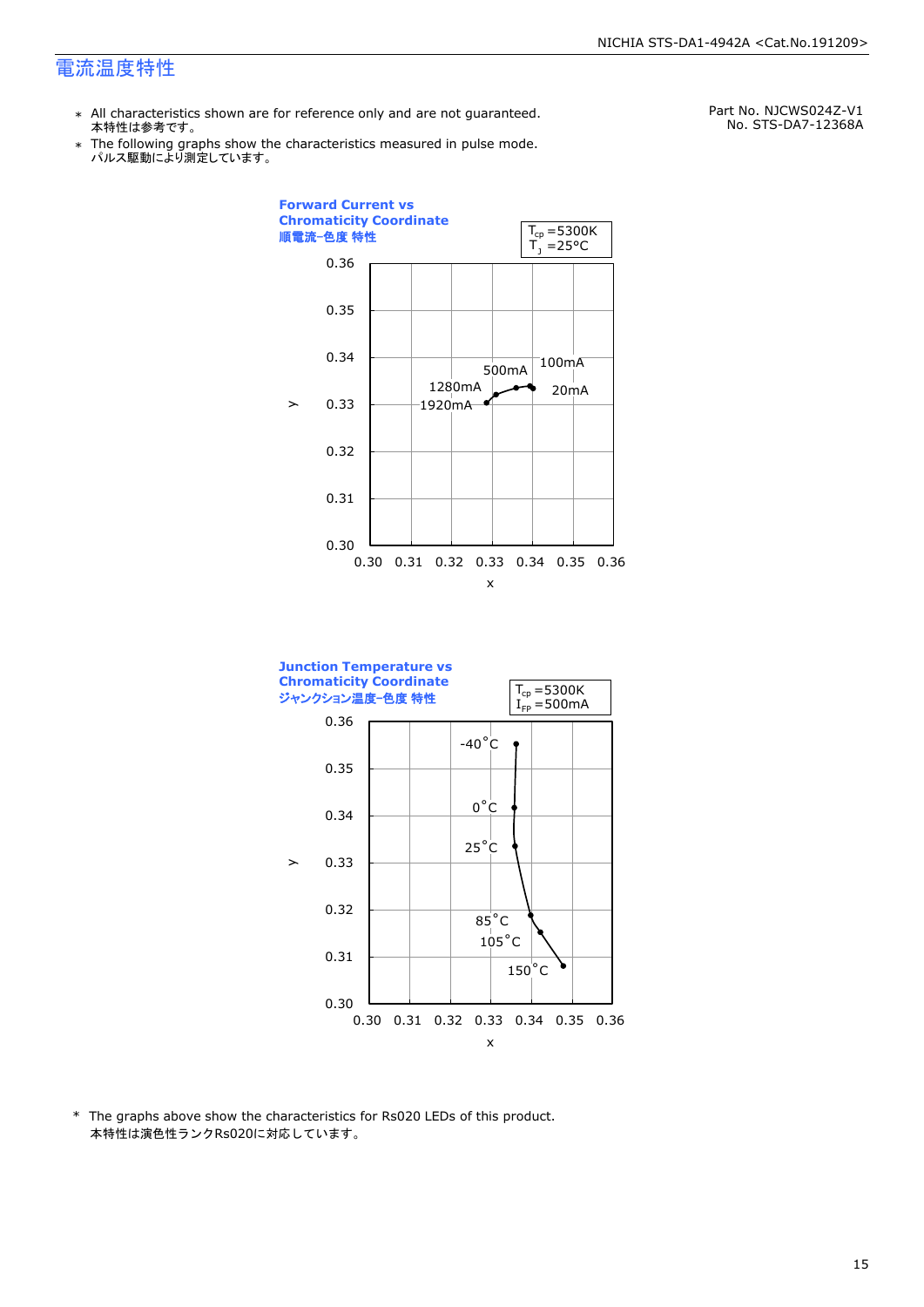# 信頼性

### (1) 試験項目と試験結果

| 試験項目    | 参照規格                            | 試験条件                                  | 試験時間     | 故障判定<br>基準 No. | 故障数/試験数 |
|---------|---------------------------------|---------------------------------------|----------|----------------|---------|
| 熱衝撃(気相) |                                 | -40°C(15 分)~100°C(15 分)               | 100 サイクル | #1             | 0/10    |
| 高温保存    | <b>JEITA ED-4701</b><br>200 201 | $T_A = 100^{\circ}C$                  | 1000 時間  | #1             | 0/10    |
| 高温高湿保存  | <b>JEITA ED-4701</b><br>100 103 | $T_A = 60^{\circ}$ C, RH = 90%        | 1000 時間  | #1             | 0/10    |
| 低温保存    | JEITA ED-4701<br>200 202        | $T_{\text{A}} = -40^{\circ}C$         | 1000 時間  | #1             | 0/10    |
| 高温連続動作  |                                 | $T_c = 99$ °C, I <sub>F</sub> =1280mA | 1000 時間  | #1             | 0/10    |
| 静電破壊    | ANSI/ESDA/<br>JEDEC JS-001      | HBM, 8kV, 1.5kΩ, 100pF, 順逆 1回         |          | #1             | 0/10    |

注記:

測定は LED が常温に戻ってから行います。

### (2) 故障判定基準

| 基準 No. | 項目      | 条件                    | 判定基準     |
|--------|---------|-----------------------|----------|
|        | 順電圧(VF) | [ <sub>F</sub> =500mA | ·初期値×1.1 |
| #1     | 光束(Ф.)  | $I_F = 500mA$         | :初期値×0.7 |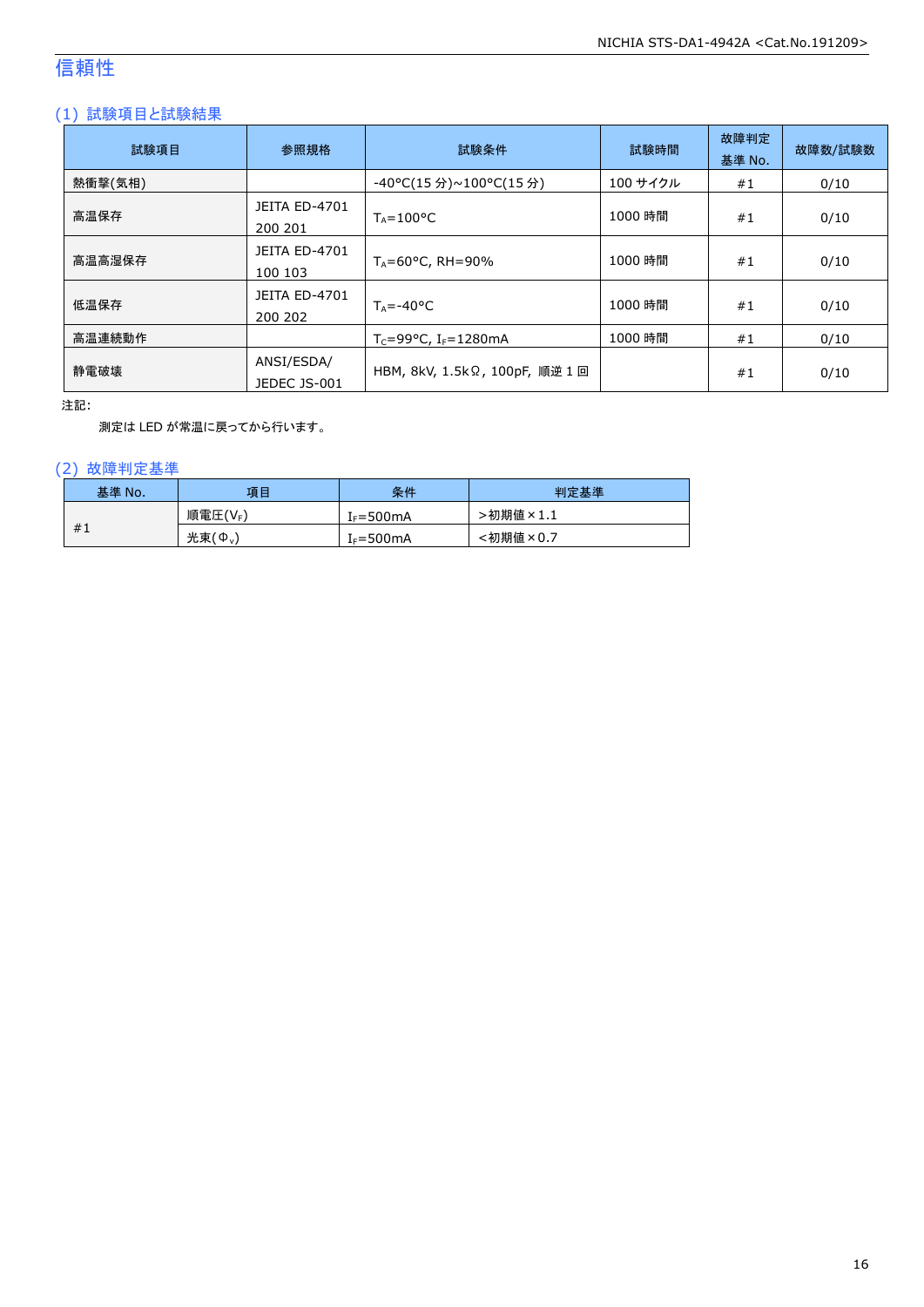### 注意事項

#### (1) 保管

| 条件 |           | 温度      | 湿度       | 期間        |
|----|-----------|---------|----------|-----------|
|    | アルミ防湿袋開封前 | 30°C 以下 | 90%RH 以下 | 納入日より1年以内 |
| 保管 | アルミ防湿袋開封後 | 30°C 以下 | 70%RH 以下 | 168 時間以内  |

- アルミ防湿袋を開封後は上記の条件を越えないようにはんだ付けを完了下さい。万一未使用の LED が残った場合は、シリカゲル入り密閉容器等で保管 下さい。なお当社防湿袋に戻し、再封印することを推奨します。
- 電極部分は、金メッキが施されております。腐食性ガス等を含む雰囲気にさらされますと、メッキ表面が変質し、問題が生じる事があります。保管時は密閉 容器等で保管して下さい。なお当社防湿袋に戻し、再封印することを推奨します。
- 実機に使用する部材(パッキン、接着剤など)については、メッキ表面への影響を考慮して、硫黄成分を含有しているものの使用を避けて下さい。メッキの 表面異常は、導通・接続不良に繋がる可能性があります。また、パッキンを使用する場合は、シリコーンゴム材質のものを推奨します。その際、低分子量 のシロキサンによる機器の接点不良に注意して下さい。
- 急激な温度変化のある場所では、結露が起こりますので温度変化の少ない場所に保管して下さい。
- 埃の多い環境での保管は避けて下さい。
- 直射日光や室温を超えるような環境に長期間さらさないで下さい。

### (2) 使用方法

● LED 毎に絶対最大定格を超えないように回路設計を行って下さい。LED 毎に定電流駆動することを推奨致します。また定電圧駆動する場合は、(A)の回 路は LED の順電圧の影響により LED に流れる電流がばらつく可能性がありますので、(B)の回路を推奨します。



- 本製品は、順方向電流駆動でご使用下さい。また、非点灯時には順逆とも電圧がかからないように配慮下さい。特に逆電圧が連続的に加わる状態は、マ イグレーションを発生させる可能性があり、素子にダメージを与える場合がありますので避けて下さい。長時間使用しない場合は、安全のために必ず主電 源スイッチを切って下さい。
- 電流により色度が変化するため、調光する場合はパルス駆動によるデューティ制御を推奨します。
- 本製品は LED の諸特性が安定する定格電流の 10%以上でご使用されることを推奨します。
- 雷サージなどの過電圧が LED に加わらないようにして下さい。
- 屋外で使用される場合は、十分な防水対策、湿度対策、塩害対策を施してご使用下さい。

#### (3) 取り扱い上の注意

- 素手で本製品を取り扱わないで下さい。表面が汚れ、光学特性に影響を及ぼすことがあります。また場合によっては、製品の変形や断線が起こり、不灯 の原因になることがあります。
- ピンセットで本製品を取り扱う場合は、製品へ過度な圧力を掛けないようにして下さい。樹脂部の傷、欠け、剥がれ、製品の変形や断線が起こり、不灯の 原因となります。
- 本製品を落下させてしまった場合には、製品の変形などが発生することがありますのでご注意下さい。
- 本製品は積み重ねしないで下さい。製品を重ねると樹脂部に衝撃を与え、樹脂部の傷、欠け、剥がれ、変形・断線、LED 剥がれが発生し、不灯の原因に なります。

#### (4) 設計上の注意

- LED 周辺で使用する部材(筐体、パッキン、接着剤、2 次レンズ、レンズカバーなど)から放出された揮発性有機化合物は、LED のレンズや封止樹脂を透 過する可能性があります。特に密閉状態では、これらの揮発性有機化合物が熱や光子エネルギーにさらされると変色が起こり LED の光出力が大幅に低 下したり、色ずれが発生する可能性があります。また、空気の循環をよくすることで、光出力の低下や色ズレが改善されることがあります。密閉状態でご使 用される場合は、実機点灯試験による光学評価で異常なきことの確認をお願いします。
- 本製品は、カが加わるとセラミックス基板の割れが発生する恐れがあります。本製品を筐体に固定する場合、専用ホルダを用いることを推奨します。
- 製品と筐体間の接続には放熱グリスを用いることを推奨します。製品・筐体のみの固定では、放熱性が低下することがあります。また放熱シートを用いた 場合、熱抵抗値は顕著に大きくなる可能性があります。

#### **COB** の取り扱い、密着、放熱などの一連のアプリケーションノートは弊社ホームページ「**LED** テクニカルデータ」をご確認ください。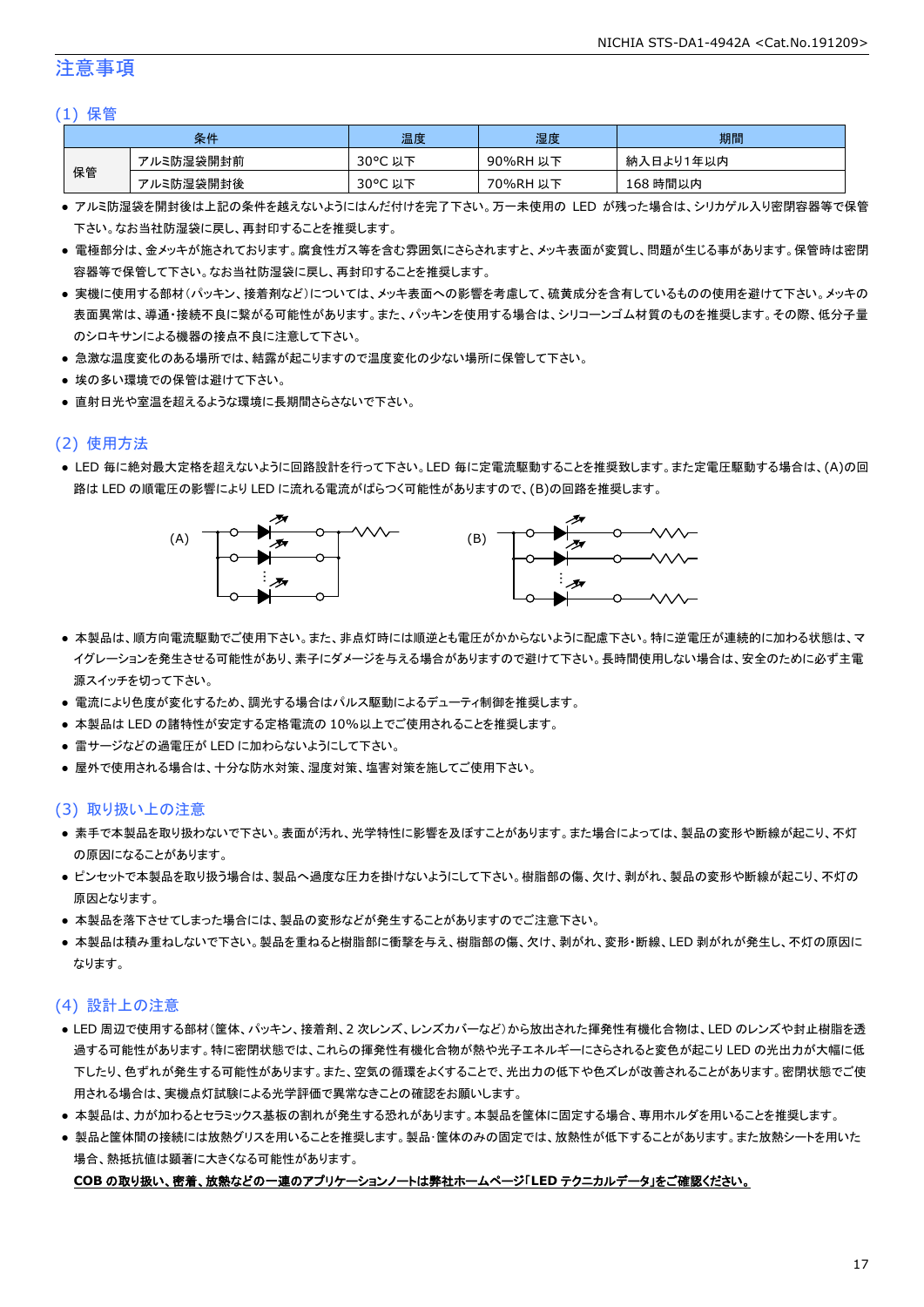#### (5) 静電気に対する取り扱い

● 本製品は静電気やサージ電圧に敏感で、素子の損傷や信頼性低下を起こすことがあります。取り扱いに際しては、以下の例を参考に静電気対策を十分 行って下さい。

 リストストラップ、導電性衣類、導電靴、導電性床材等による電荷の除去 作業区域内の装置、治具等の接地による電荷の除去 導電性材料による作業台、保管棚等の設置

- 使用機器(はんだコテなど)、治具、装置類や作業区域内は適切に接地をして下さい。また、実装される機器等についてもサージ対策の実施を推奨しま す。
- 治具、装置類にガラスやプラスチックなどの絶縁体を使用される場合は以下の例を参考に対策を十分行って下さい。

 導電性材料による導電化 加湿による帯電防止 除電器(イオナイザ)による電荷の中和

#### (6) 熱の発生

● 本製品をご使用の際は、効率的に素子の熱を下げる対策を施し、最大ジャンクション温度(T」)を超えることがないよう配慮下さい。熱飽和時のジャンクショ ン温度(T」)を推定する方法として、次の式で算出することが可能です。

 $T_J = T_C + R_{\theta JC} \cdot W$ 

\*T<sub>1</sub>=ジャンクション温度: °C

Tc=ケース温度: °C

R<sub>0JC</sub>=ダイスから T<sub>C</sub> 測定ポイントまでの熱抵抗: °C/W

W=投入電力(I<sub>F</sub>×V<sub>F</sub>): W



● 密着させる材料や筐体の材料特性および表面状態により Reicが変化することがあります。以下の内容についてもご注意頂けますようお願い致します。 本製品を搭載する筐体もしくはヒートシンクの間は熱抵抗の低い放熱材で密着させて下さい。

本製品を搭載するヒートシンクの面は穴や凹凸がなく、平たんにして密着させて下さい。

ホルダーや放熱材を使用する場合は、放熱が維持できる状態として下さい。

 熱による経年劣化、つまり寸法変化または特性劣化が発生すると、保持状態が変化し放熱悪化による製品破損の原因となりますので、信頼性についても 十分に御確認をお願い致します。

● 表面温度測定器(サーモグラフィ)等による非接触による温度測定も有効ですので、放熱設計の際の御参考として下さい。

#### ● **COB** の取り扱い、密着、放熱などの一連のアプリケーションノートは弊社ホームページ「**LED** テクニカルデータ」をご確認ください。

#### (7) 洗浄

- ぬれた雑巾、ベンジン、シンナーなどで LED を拭かないで下さい。
- 洗浄する場合は、イソプロピルアルコールを使用して下さい。その他の洗浄剤の使用に当たってはパッケージ及び樹脂が侵され不具合発生の原因となる 場合がありますので、問題のないことを十分確認の上での使用をお願い致します。フロン系溶剤については、世界的に使用が規制されています。
- LED に汚れが付着した場合にはイソプロピルアルコールを布に付けて良く絞って汚れを拭き取って下さい。
- 超音波洗浄は、基本的には行わないで下さい。やむをえず行う場合は、発振出力や基板の取り付け方により LED への影響が異なりますので、予め実使 用状態で異常のない事を確認の上実施下さい。

### (8) 目の安全性

- 2006 年に国際電気委員会(IEC)からランプ及びランプシステムの光生物学的安全性に関する規格 IEC 62471 が発行され、LED もこの規格の適用範 囲に含められました。一方、2001 年に発行されたレーザー製品の安全に関する規格 IEC 60825-1 Edition1.2 において、LED が適用範囲に含まれて いましたが、2007 年に改訂された IEC 60825-1 Edition2.0 で LED が適用除外されました。但し、国や地域によっては、依然として IEC 60825-1 Edition1.2 と同等規格を採用し、LED が適用範囲に含められています。これらの国や地域向けには、ご注意下さい。IEC62471 によって分類される LED のリスクグループは、放射束や発光スペクトル、指向性などによって異なり、特に青色成分を含む高出力ではリスクグループ 2 に相当する場合もあり ます。LED の出力を上げたり、LED からの光を光学機器にて集光したりするなどした状態で、直視しますと眼を痛めることがありますので、ご注意下さい。
- 点滅光を見つづけると光刺激により不快感を覚えることがありますのでご注意下さい。又、機器に組み込んでご使用される場合は、光刺激などによる第三 者への影響をご配慮下さい。